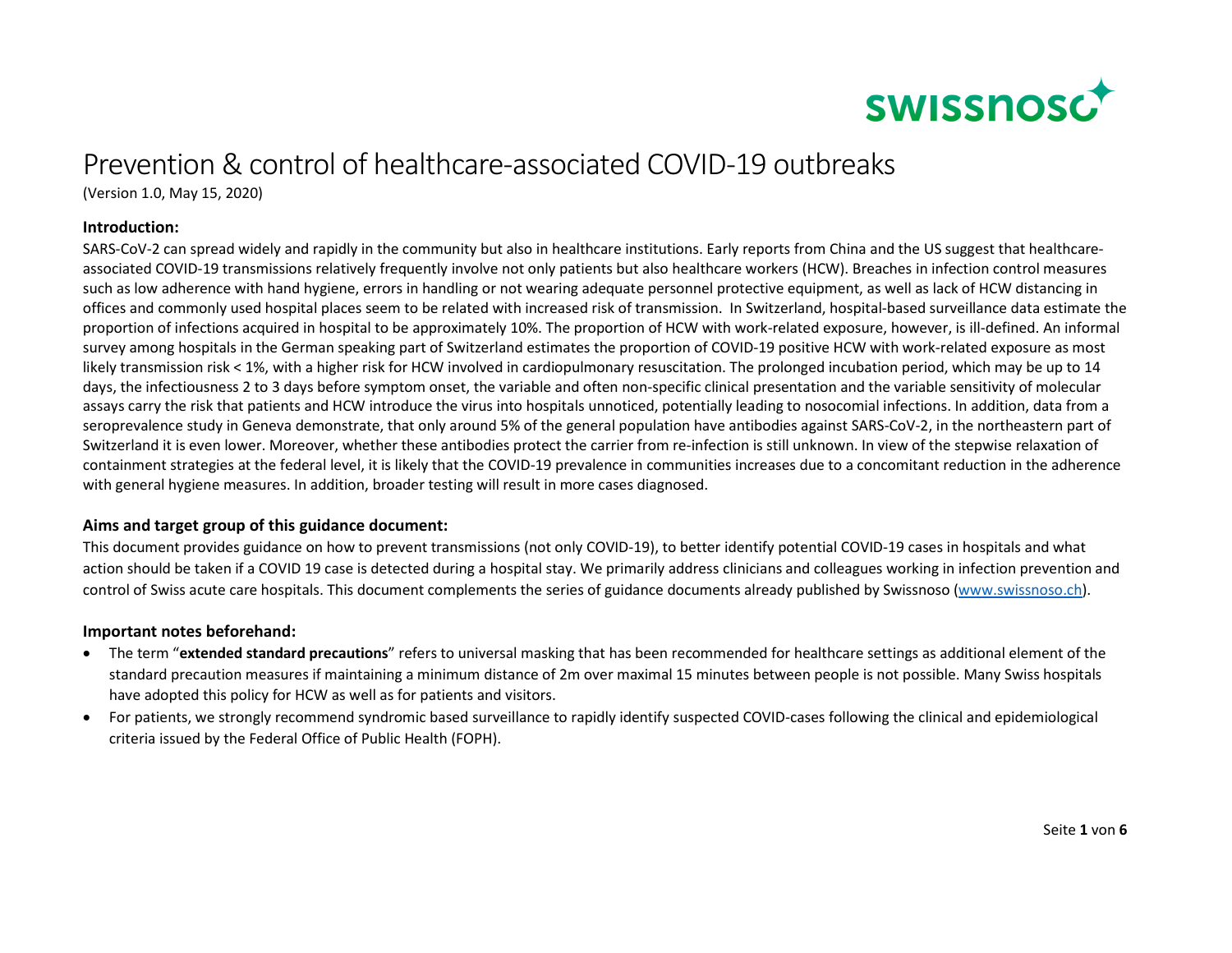

- $\bullet$  **Universal admission screening** of asymptomatic patients with PCR or other rapid point of care tests, however, is not considered efficient in settings with low COVID-19 prevalence in the community. It can be considered in the following situations (with frequent evaluation of the cost-benefit of such universal screening policy):
	- $\circ$  If prevalence is getting higher to prevent unnoticed entry of COVID-19 in the institution
	- $\circ$  In special care units (e.g. transplant units) if epidemiologically indicated
- **KEY TO CONTROL** an imminent nosocomial outbreak of COVID-19 is: rapid **Detection, Isolation, Testing and Contact Tracing!**

# **Definitions:**

| <b>Nosocomial COVID-19 case</b> | Patient with new onset of COVID-19 compatible signs and symptoms* at least 5 days after hospital admission and a<br>positive PCR result and/or thorax CT scan suggestive of COVID-19<br>For hospitals with universal admission screening: Patient with negative PCR on admission and new onset of COVID-19<br>compatible symptoms and/or a positive PCR result at least 5 days after hospital admission |
|---------------------------------|---------------------------------------------------------------------------------------------------------------------------------------------------------------------------------------------------------------------------------------------------------------------------------------------------------------------------------------------------------------------------------------------------------|
| Nosocomial COVID-19 outbreak    | Detection of ≥ 3 nosocomial COVID-19 cases with a possible epidemiological (temporal and local) link                                                                                                                                                                                                                                                                                                    |
| Unprotected COVID-19 contact    | Please refer to the definition issued by the FOPH (Appendix)                                                                                                                                                                                                                                                                                                                                            |

\* Important note: In elderly and frail patients, symptoms and signs may be subtle. COVID-19 testing is therefore recommended in any frail or elderly patient presenting with acute onset of confusion or any other change in clinical status without an obvious cause.

# **Recommended measures in case of suspected nosocomial COVID-19 transmission**

| First measures upon detection of | Inform affected ward(s) and reinforce extended standard precautions                                                                               |
|----------------------------------|---------------------------------------------------------------------------------------------------------------------------------------------------|
| an accidental nosocomial COVID-  | Implement droplet and contact precautions in the COVID-19 case according to local policy                                                          |
| 19 case                          | Identify COVID-19 contacts (patients and HCW) using a standardized case report form for all contacts during the last                              |
|                                  | 2 days (if possible 1-2 days before symptom onset in the index case)                                                                              |
|                                  | Ideally, designate one person to coordinate activities related to contact tracing, interviewing, evaluation, and<br>monitoring                    |
|                                  | All unprotected COVID-19 contacts should be entered in a list along with the data collected on the CRF and<br>communicated to occupational health |
| <b>Enhance compliance with</b>   | Identify potential barriers for optimal adherence, e.g. through on-site visits, provision of observation, feedback and                            |
| extended standard precaution     | education                                                                                                                                         |
| measures                         | Assure adequate stocks and availability of PPE, require regular written updates on stock                                                          |
|                                  | Offer teaching and training of HCW in optimal implementation of standard precautions, proper use of PPE, and                                      |
|                                  | environmental decontamination                                                                                                                     |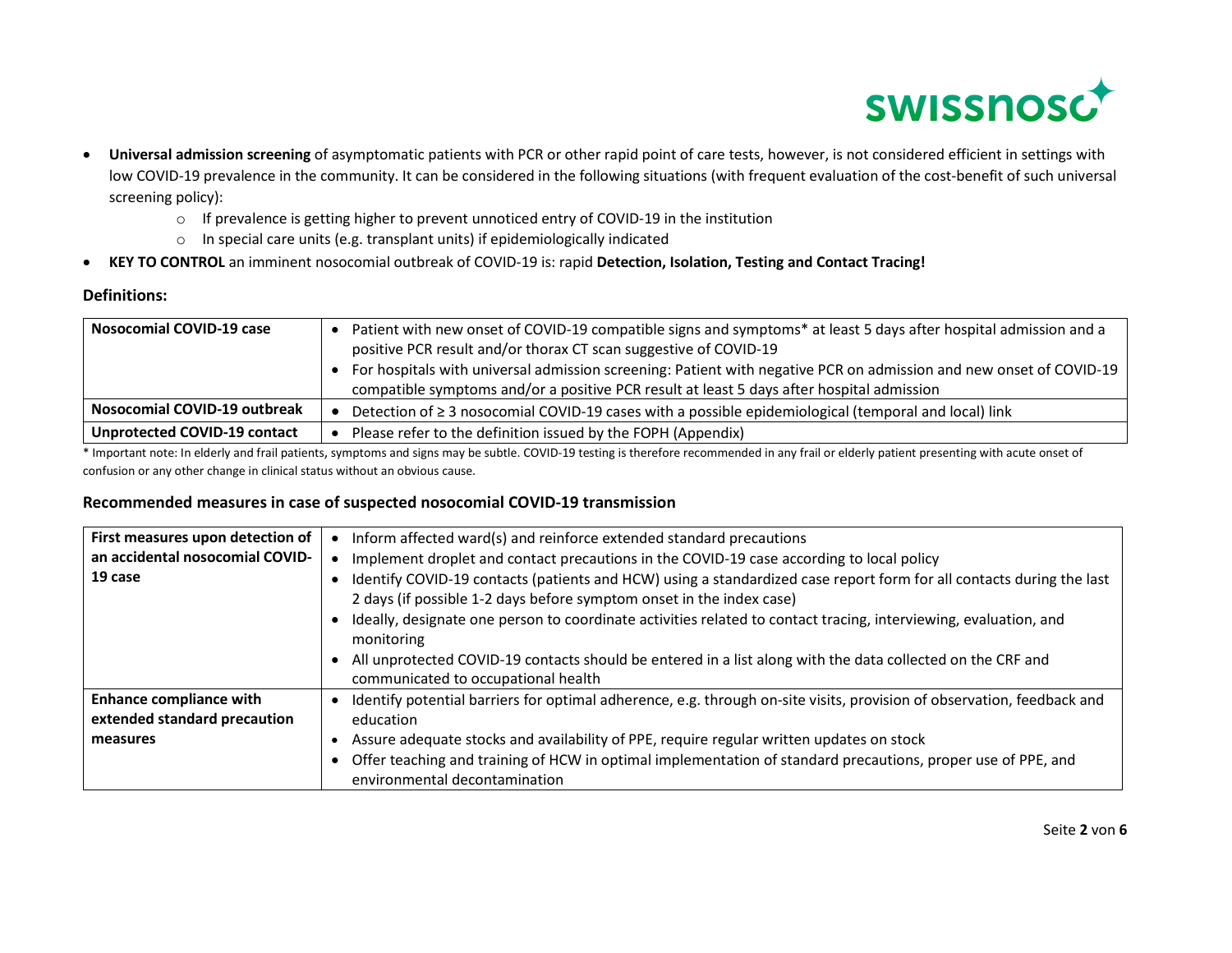

| Re-emphasize social distancing<br>measures           | Regularly remind HCW and patients through various channels (posters, public screens etc.) to keep a distance of ≥<br>2m whenever possible with a special focus on multi-bedrooms, shared areas such as nurse/doctor offices or<br>recreational rooms and to wear a face mask if social distancing is not possible |  |  |
|------------------------------------------------------|-------------------------------------------------------------------------------------------------------------------------------------------------------------------------------------------------------------------------------------------------------------------------------------------------------------------|--|--|
| <b>Management of unprotected</b>                     | Unprotected asymptomatic patients:                                                                                                                                                                                                                                                                                |  |  |
| <b>COVID-19 contacts</b>                             | Closely monitor (if feasible twice daily assessment) patients for at least 10 days after last exposure for new onset of<br>symptoms suggestive for COVID-19                                                                                                                                                       |  |  |
|                                                      | Use preemptive contact/droplet isolation in single rooms for at least 10 days or, if single rooms are not available,<br>carry out preventive "isolation at the patient's bed-site" in multi-bed rooms                                                                                                             |  |  |
|                                                      | In case of transfer during observation period, inform receiving hospital                                                                                                                                                                                                                                          |  |  |
|                                                      | <b>Unprotected asymptomatic HCW:</b>                                                                                                                                                                                                                                                                              |  |  |
|                                                      | For the management of exposed HCW refer to Empfehlungen für Mitarbeitende im Gesundheitswesen, die<br>ungeschützten (ohne Maske) Kontakt mit COVID-19-Fällen hatten                                                                                                                                               |  |  |
| Management of suspected and                          | For patients, please refer to Swissnoso - Vorsorgemassnahmen für hospitalisierte Patienten mit Verdacht oder mit                                                                                                                                                                                                  |  |  |
| confirmed COVID-19 cases                             | einer bestätigten COVID-19 Infektion)                                                                                                                                                                                                                                                                             |  |  |
|                                                      | For HCW, please refer to Swissnoso - Management of COVID-19 positive or suspect employees                                                                                                                                                                                                                         |  |  |
| Reinforce environmental<br>cleaning and disinfection | Refer to Swissnoso - Vorsorgemassnahmen für hospitalisierte Patienten mit Verdacht oder mit einer bestätigten<br>COVID-19 Infektion                                                                                                                                                                               |  |  |

# **Confirmed nosocomial COVID-19 outbreak – overview of additional possible containment measures**

| Form an outbreak<br>management team (e.g.<br>"COVID-19 Task Force") | • If not already in place because of the ongoing pandemic, form a multidisciplinary team which consists at least of a<br>specialist in infectious diseases or infection prevention and control (IPC), an IPC practitioner, a clinical microbiologist,<br>occupational health, a representative of the hospital management, and medical and nursing leadership from involved<br>wards<br>• Inform the laboratory to keep the samples of involved patients in the freezer for optional sequencing.<br>Collaborate with the cantonal physician |
|---------------------------------------------------------------------|---------------------------------------------------------------------------------------------------------------------------------------------------------------------------------------------------------------------------------------------------------------------------------------------------------------------------------------------------------------------------------------------------------------------------------------------------------------------------------------------------------------------------------------------|
| Reinforce adherence with<br>contact and droplet<br>precautions      | Repeat teaching and training of HCW in optimal implementation of contact and droplet precaution according to local<br>policy, proper use of PPE, with emphasis on excellent compliance with hand hygiene and correct handling of PPE<br>In case of ongoing transmission, implement droplet and contact precautions for all patients with respiratory syndrome<br>irrespective of test result                                                                                                                                                |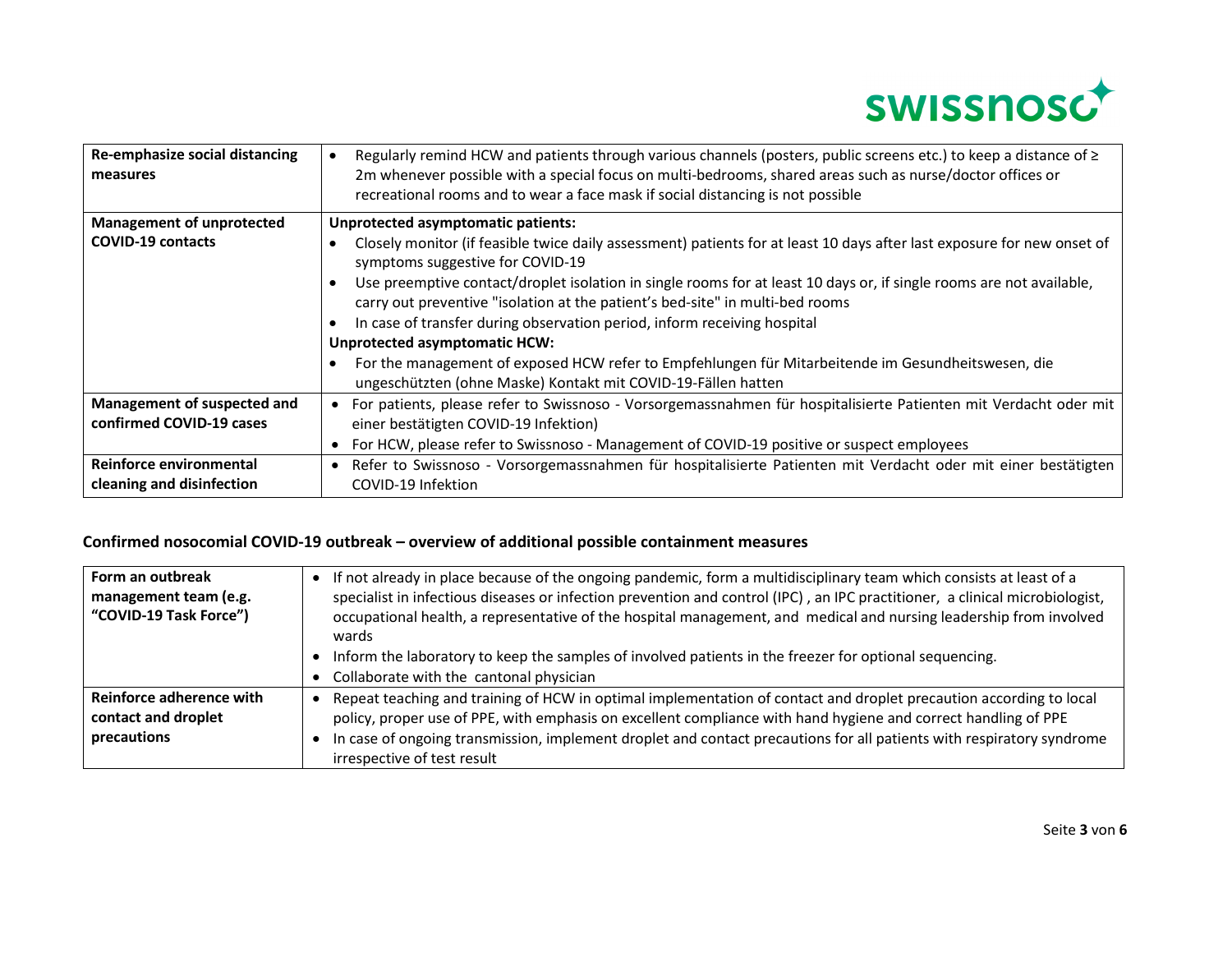

|                                      | Consider extending the minimum duration of isolation precautions and/or consider requiring negative PCR before<br>discontinuing isolation precautions                                                                                                                                                                                                        |
|--------------------------------------|--------------------------------------------------------------------------------------------------------------------------------------------------------------------------------------------------------------------------------------------------------------------------------------------------------------------------------------------------------------|
| <b>Consider extending indication</b> | • Consider offering a surgical mask to all patients in situations in which prolonged care is required within 1 meter of the                                                                                                                                                                                                                                  |
| of surgical masks to patients        | face provided the patient tolerates wearing a mask. (                                                                                                                                                                                                                                                                                                        |
| <b>Enhance systematic case</b>       | Enhance systematic case finding among hospitalized patients and HCWs                                                                                                                                                                                                                                                                                         |
| finding                              | If numbers of contacts are becoming very high, contact tracing and follow-up can be prioritized to the highest-<br>$\bullet$<br>risk exposure contacts (e.g. patients with longer exposure) or those with higher impact in case of transmission<br>(e.g. those HCW involved in direct patient care or working with most vulnerable patients)<br>In addition: |
|                                      | Consider introducing periodical testing of hospitalized patients (incl. asymptomatic or pre-symptomatic patients),<br>$\circ$<br>e.g. weekly screening surveys in affected wards                                                                                                                                                                             |
|                                      | Consider introducing periodical testing of HCW, e.g. weekly screening of HCWs working in high-risk areas (intensive<br>$\circ$<br>care units)                                                                                                                                                                                                                |
|                                      | If transmission is ongoing, consider point-prevalence screening in other non-affected wards<br>$\circ$                                                                                                                                                                                                                                                       |
| <b>Ward organization</b>             | Create cohorts for COVID-positive cases and, if feasible, cohort them in a separate floor or building with dedicated staff<br>$\bullet$                                                                                                                                                                                                                      |
|                                      | Whenever possible, assign COVID suspected cases to single or double bedrooms                                                                                                                                                                                                                                                                                 |
|                                      | If presumed COVID-cases are grouped in multi-bedrooms, assure excellent adherence to standard precautions,                                                                                                                                                                                                                                                   |
|                                      | respiratory hygiene, and social distancing                                                                                                                                                                                                                                                                                                                   |
|                                      | If transmission is ongoing, relocate all COVID-19 contacts to a designated quarantine area<br>$\bullet$                                                                                                                                                                                                                                                      |
|                                      | Consider ward closure for new admissions                                                                                                                                                                                                                                                                                                                     |
| <b>General considerations in the</b> | Prohibit visitors with very few exceptions for special circumstances (e.g. dying patient, during delivery, children)<br>$\bullet$                                                                                                                                                                                                                            |
| context of ongoing                   | • Suspend outpatient clinics                                                                                                                                                                                                                                                                                                                                 |
| transmission                         | Restrict hospital admissions for non-urgent interventions and consultations to the concerned hospital sector                                                                                                                                                                                                                                                 |
|                                      | Declare the outbreak to the local public health authorities                                                                                                                                                                                                                                                                                                  |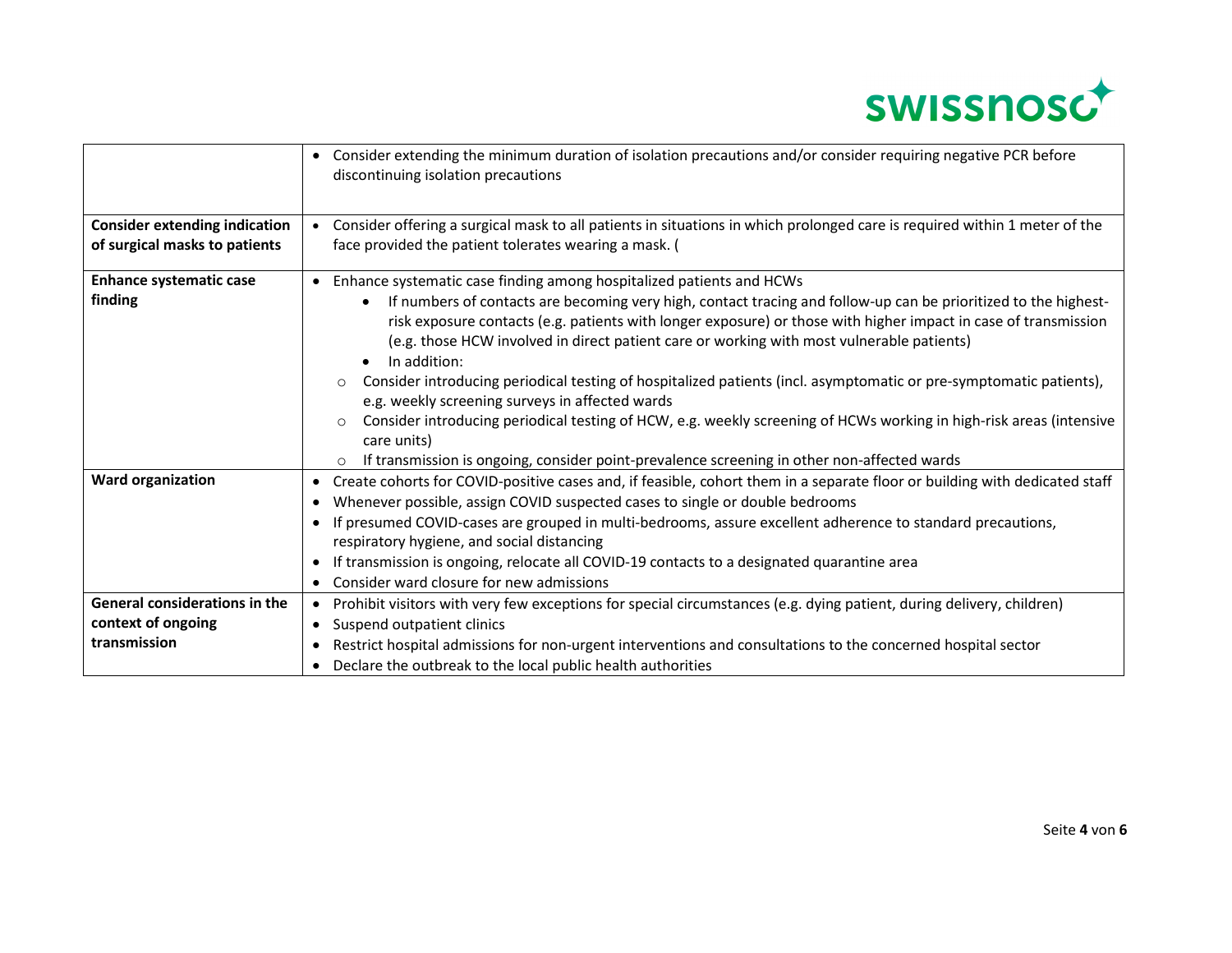

#### **Literature:**

- Zhou Qi, Yelei Gao, Xingmei Wang et al. Nosocomial Infections Among Patients with COVID-19, SARS and MERS: A Rapid Review and Meta-Analysis. medRxiv preprint doi: https://doi.org/10.1101/2020.04.14.20065730. Posted April 17, 2020
- Heinzerling A, Stuckey MJ, Scheuer T, et al. Transmission of COVID-19 to Health Care Personnel During Exposures to a Hospitalized Patient Solano County, California, February 2020. MMWR Morb Mortal Wkly Rep 2020;69:472–476. DOI: http://dx.doi.org/10.15585/mmwr.mm6915e5
- Wang J et al., Reasons for healthcare workers becoming infected with novel coronavirus disease 2019 (COVID-19) in China, Journal of Hospital Infection, https://doi.org/10.1016/j.jhin.2020.03.002
- https://www.thelocal.ch/20200423/blood-study-shows-five-percent-of-genevans-have-contracted-coronavirus (last accessed April 30, 2020)
- $\bullet$ https://www.hug-ge.ch/medias/communique-presse/seroprevalence-covid-19-premiere-estimation (last accessed April 30, 2020)
- Klompas M. Coronavirus Disease 2019 (COVID-19): Protecting Hospitals from the Invisible. Ann Intern Med. 2020 Mar 11. doi: 10.7326/M20-0751. [Epub ahead of print]
- Frieden TR, Lee CT. Identifying and interrupting superspreading events—implications for control of severe acute respiratory syndrome coronavirus 2. Emerg Infect Dis. 2020 Jun [date cited: April 24, 2020]. https://doi.org/10.3201/eid2606.200495
- Black James R M, Bailey Chris, Przewrocka Joanna, Dijkstra Krijn K, Swanton Charles. COVID-19: the case for health-care worker screening to prevent hospital transmission. The Lancet. Published Online April 15, 2020 https://doi.org/10.1016/S0140-6736(20)30917-X (accessed April 24, 2020).
- Wee LE, Conceicao; EP, Sim XYJ, Aung MK, Tan; KY, Wong HM, Wijaya L, Tan BH, Ling ML, Venkatachalam I, Minimising intra-hospital transmission of COVID-19: the role of social distancing, Journal of Hospital Infection, https://doi.org/10.1016/j.jhin.2020.04.016.
- Gopalakrishna G, Choo P, Leo Yee S, et al. SARS Transmission and Hospital Containment. Emerging Infectious Diseases. Vol 10, No. 3, March 2004
- Wilder-Smith A, Chiew CJ, Lee VJ. Can we contain the COVID-19 outbreak with the same measures as for SARS? Lancet Infect Dis. 2020 Mar 5. pii: S1473- 3099(20)30129-8. doi: 10.1016/S1473-3099(20)30129-8. [Epub ahead of print]
- Kabesch M, Roth S, Brandstetter S, Häusler S, et al. Successful containment of COVID-19 outbreak in a large maternity and perinatal center while continuing clinical service. Pediatr Allergy Immunol. 2020 Apr 22. doi: 10.1111/pai.13265. [Epub ahead of print]
- Sutton D, Fuchs K, D'Alton M, et al. Universal Screening for SARS-CoV-2 in Women Admitted for Delivery. New Engl J Med. April 13, 2020, doi: 10.1056/NEJMc2009316
- Bi Q, Wu Y, Mei\* S, et al. Epidemiology and transmission of COVID-19 in 391 cases and 1286 of their close contacts in Shenzhen, China: a retrospective cohort study. Lancet Inf Dis, April 27, 2020. https://doi.org/10.1016/S1473-3099(20)30287-5
- European Centre for Disease Prevention and Control. Resource estimation for contact tracing, quarantine and monitoring activities for COVID-19 cases in the EU/EEA. ECDC: Stockholm; 2020. https://www.ecdc.europa.eu/sites/default/files/documents/COVID-19-resources-for-contact-tracing-2-March-2020.pdf (last accessed May 1, 2020)